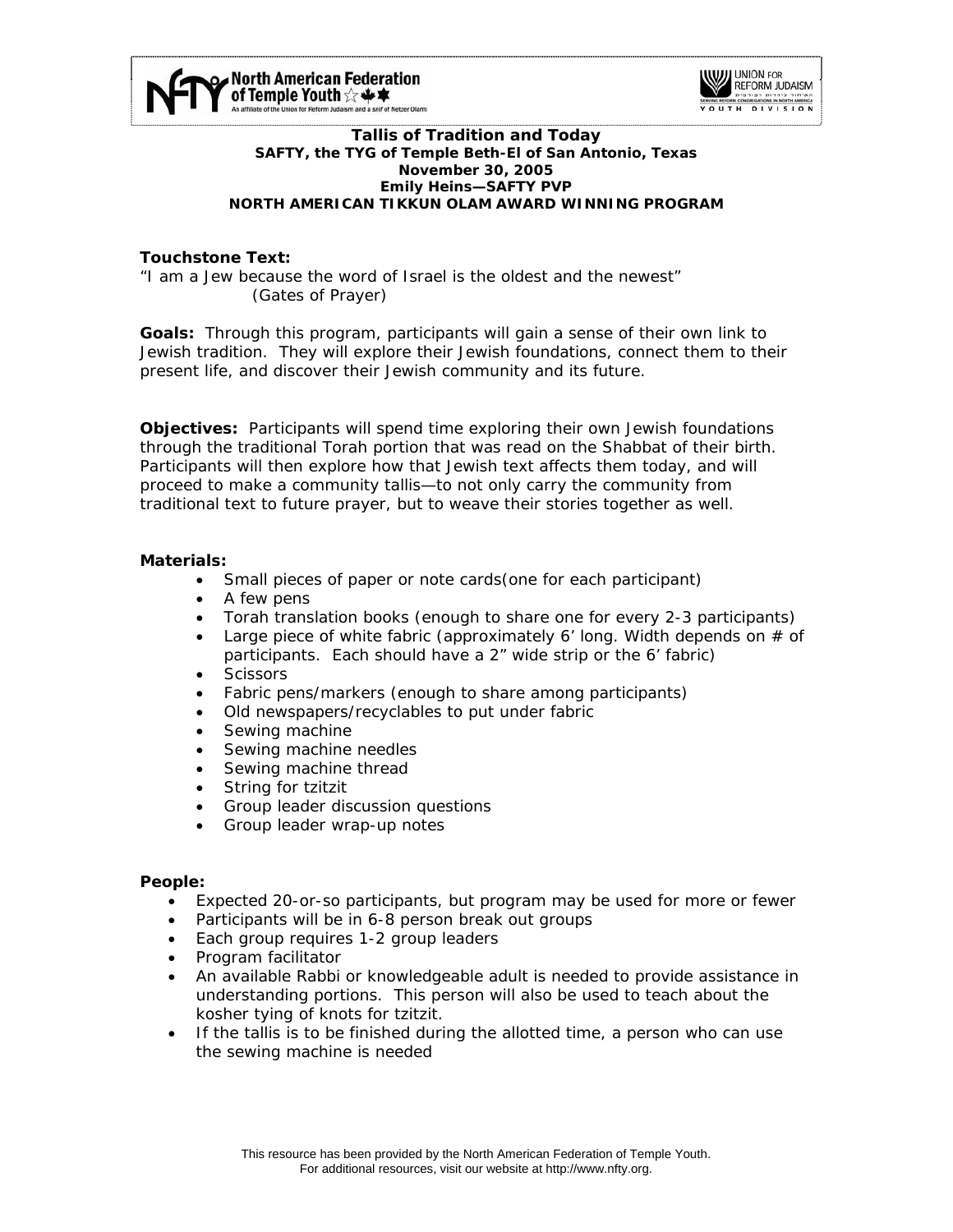



**Space Needed:** To accommodate the 20-or-so expected participants, a room or rooms with floor space and three tables is preferred. Participants will study their text either in chairs or on the floor and will use the tables for the decoration of their fabric strips.

# **Time Table:**

00:00-00:10 Introduction 00:10-00:15 Break into groups 00:15-01:00 Read/discuss text 01:00- 01:10 Wrap-up groups, move to tables 01:10-01:30 Decorate fabric strips 01:30-01:45 Teach tzitzit/sew strips 01:45-02:00 Complete tallis/wrap-up

## **Detailed Procedure:**

If possible, the birth dates of participants and their corresponding Torah portion should be looked up before hand or while they are doing something else (i.e. eating) Use this website to look up Torah portions;

<http://www.chabad.org/calendar/view/year.asp?tDate=12/11/2005> and find the needed date.

00:00-00:10 Introduction

Facilitator welcomes participants and explains what is to be done (they will read the Torah portion from the Shabbat of their birth and take a theme or phrase from it that applies to them now). Every person is given a piece of paper with their birth date and Torah portion written on it.

00:10-00:15 Break into groups

Group leaders take groups of 6-8 to a section of the room to begin reading Torah portions.

#### 00:15-01:00 Read/discuss text

Participants read the first 20-or-so verses of their Torah portion. As they go they can ask their group leader or the available adult for assistance. Participants are asked to examine their text for a theme or phrase that holds significance to them now. They may interpret the text as they wish, and will be guided by group leader discussion questions following their reading. After deciding on their focus, participants should be free to share what they have found with other group members.

01:00- 01:10 Wrap-up groups, move to tables

Group leaders will provide further instructions concerning the next part of the program. Participants should be told to decorate their strip of fabric to tell their story. They will decorate their strip with their theme, catch-phrase, quote, or meaning that they found in their Torah portion. The strips will be used to make a community tallis. Once this has been explained, participants will move to the tables to decorate.

01:10-01:30 Decorate fabric strips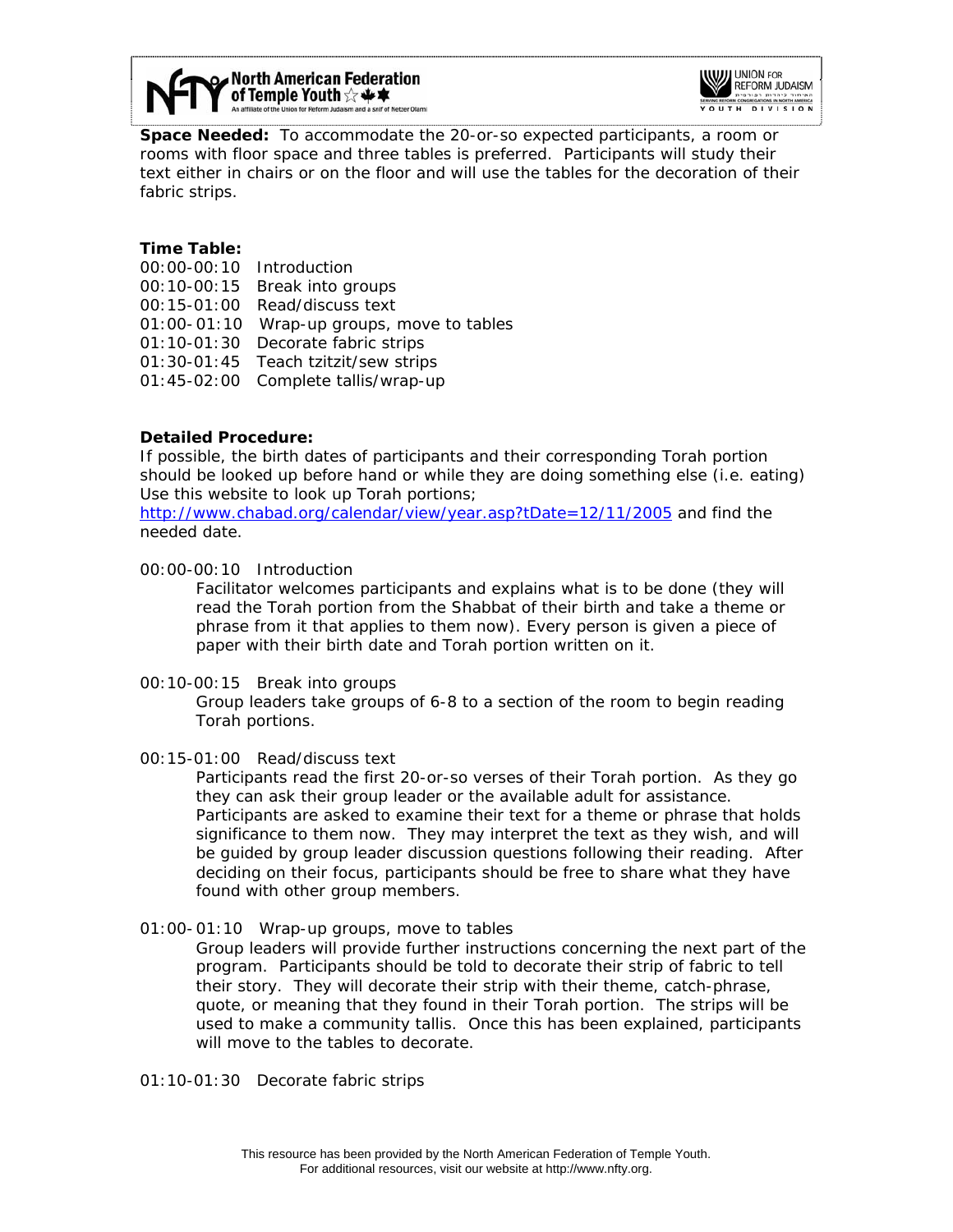



Participants will decorate their strip to tell the story of their Torah portion's relation to their present life. They should feel free to write their names, the name of the Torah portion, their birthday or none of the above. They may decorate it however they choose, but should know that what they put on their strip will be on the community tallis.

01:30-01:45 Teach tzitzit/sew strips

The knowledgeable adult will teach the tying of knots in order to make the community tallis a kosher one. They may teach however best suits them, but explanation can be found in the Appendix if necessary.

01:45-02:00 Complete tallis/wrap-up

The tallis will be completed—sewn together and with kosher knots.

 The tallis we just made weaves together all of our stories. Each one of us has taken our Jewish tradition and foundation and made it into something of our own. With that we have created this tallis. We have sewn together each of our pasts and each of our presents by decorating these strips, and can pray as a community based on those things. This tallis is a not only a part of our Jewish tradition, but now a part of our Jewish now and future.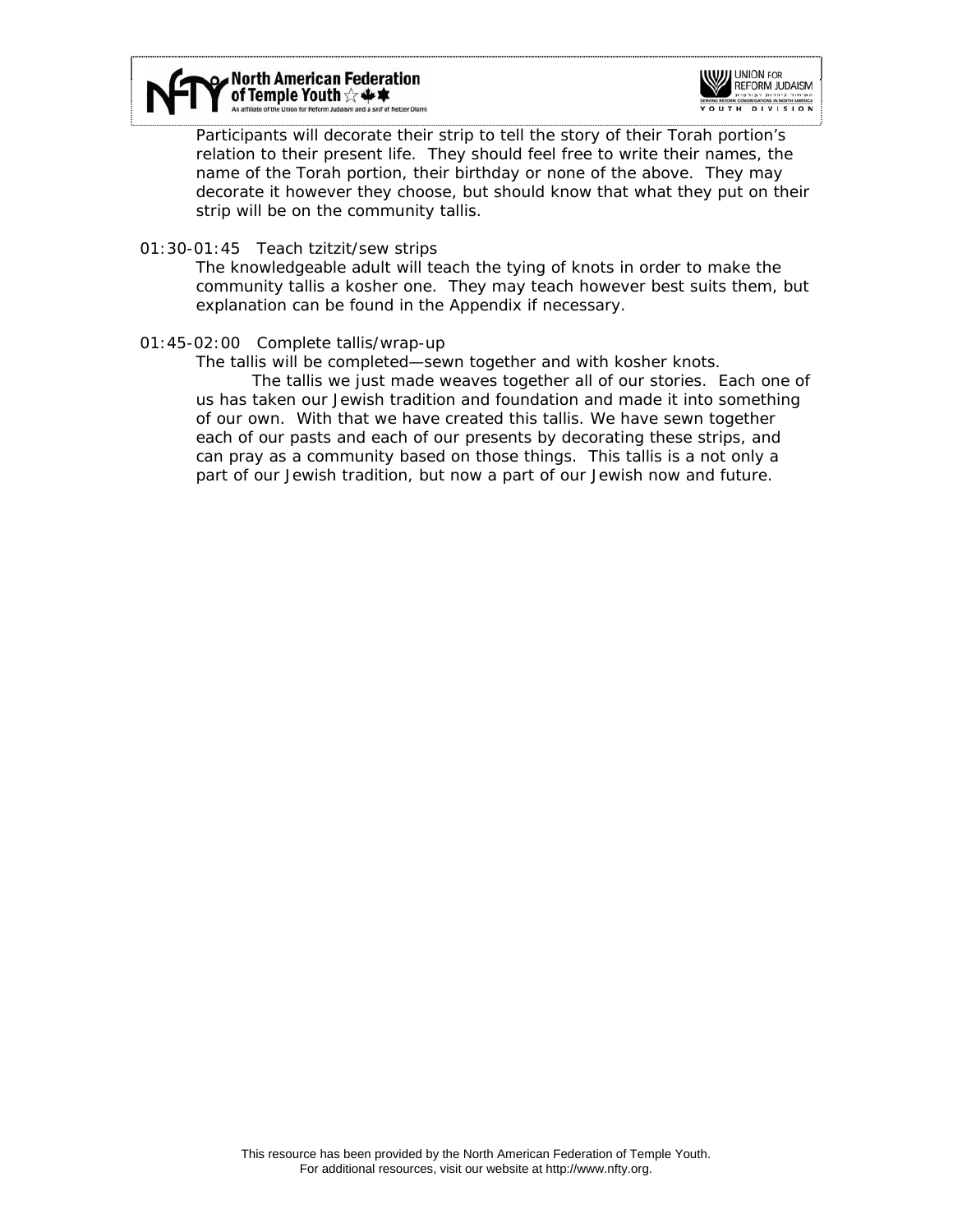



# **Appendix**

*Group leader discussion questions* 

Use these questions to help participants gain an understanding of their Torah portion and link their tradition to their personal lives. You may encourage participants to bounce ideas off of one another and share their thoughts with the group. If these questions fail to help a participant they should feel free to go to the knowledgeable adult for guidance.

Is there any single phrase that jumps out at you in this Torah portion? Why?

What might the people in this story be feeling?

What do you think your portion's main character(s) got from this experience?

If your portion discusses laws of some kind, how do you think they affected the people's lives?

Some of the things that are discussed in these texts don't seem to apply directly to today—like animal sacrifices. But how does the *concept* of that apply to your life?

Look at the bigger picture, what *theme* might this portion be discussing?

How does all this ancient stuff have anything to do with the Jews of 2005 sitting right here?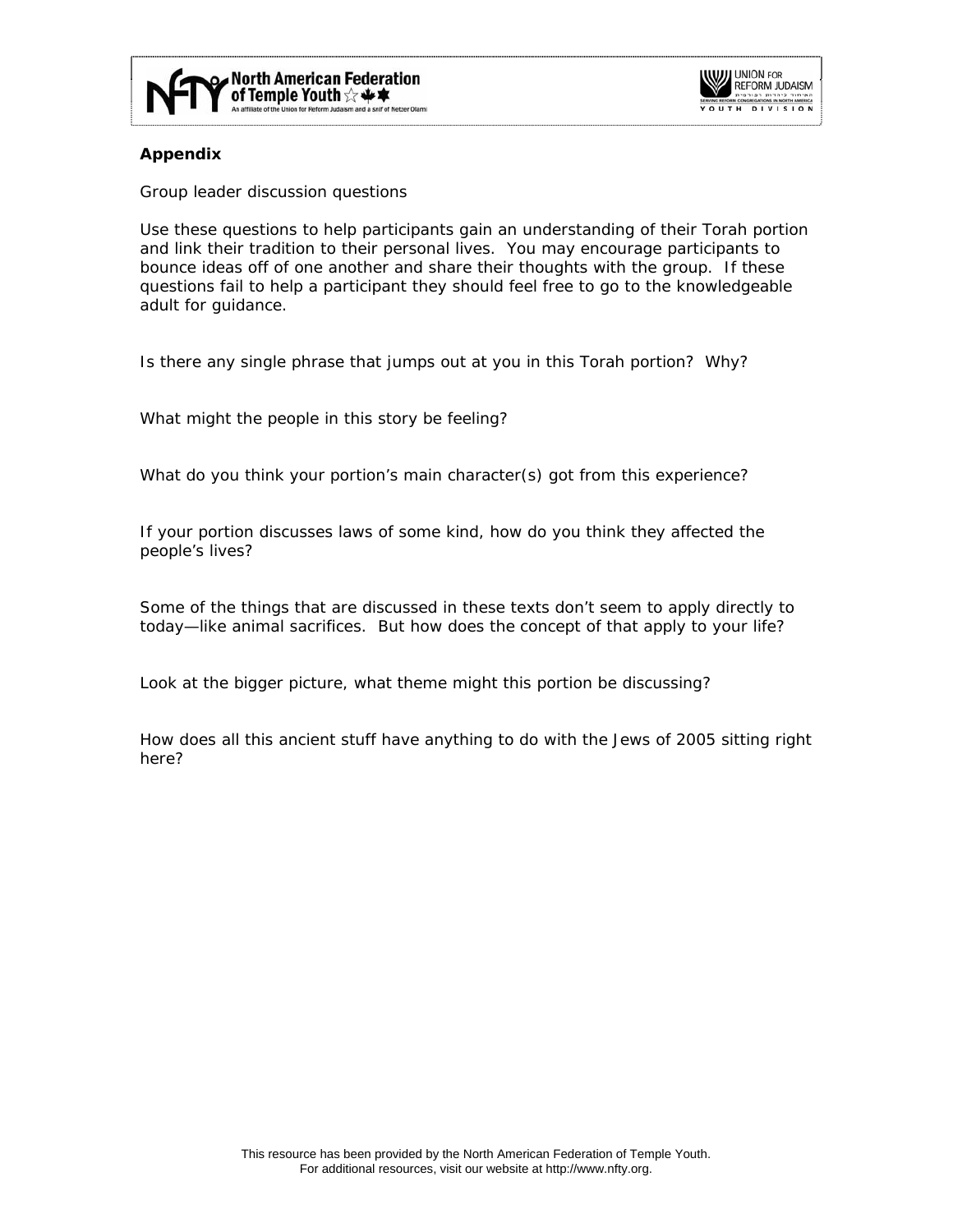



**Appendix** 

*Group leader wrap-up* 

First ask the group if there is anyone who would like to share their story and what significance they drew from it.

Then…. Read wrap-up

You have all read the Torah portion that was read on Shabbat when you were born, and now have discovered the meaning it holds in your present life. You are each going to receive a strip of fabric now. Take this fabric, and the pens and markers on the tables, and decorate it to tell your story. You should decorate use the theme, catch-phrase, quote, or meaning that you found in your portion to do so. You may use pictures, words or both—feel free to use your name, birthday, torah portion, all or none. Once you have completed your strips, they will be used to make a community tallis. Remember this when you are deciding what to put on your strip.

Hand out one strip to each participant.

They should work at tables with the pens and should have newspaper under the fabric so that it doesn't bleed through.